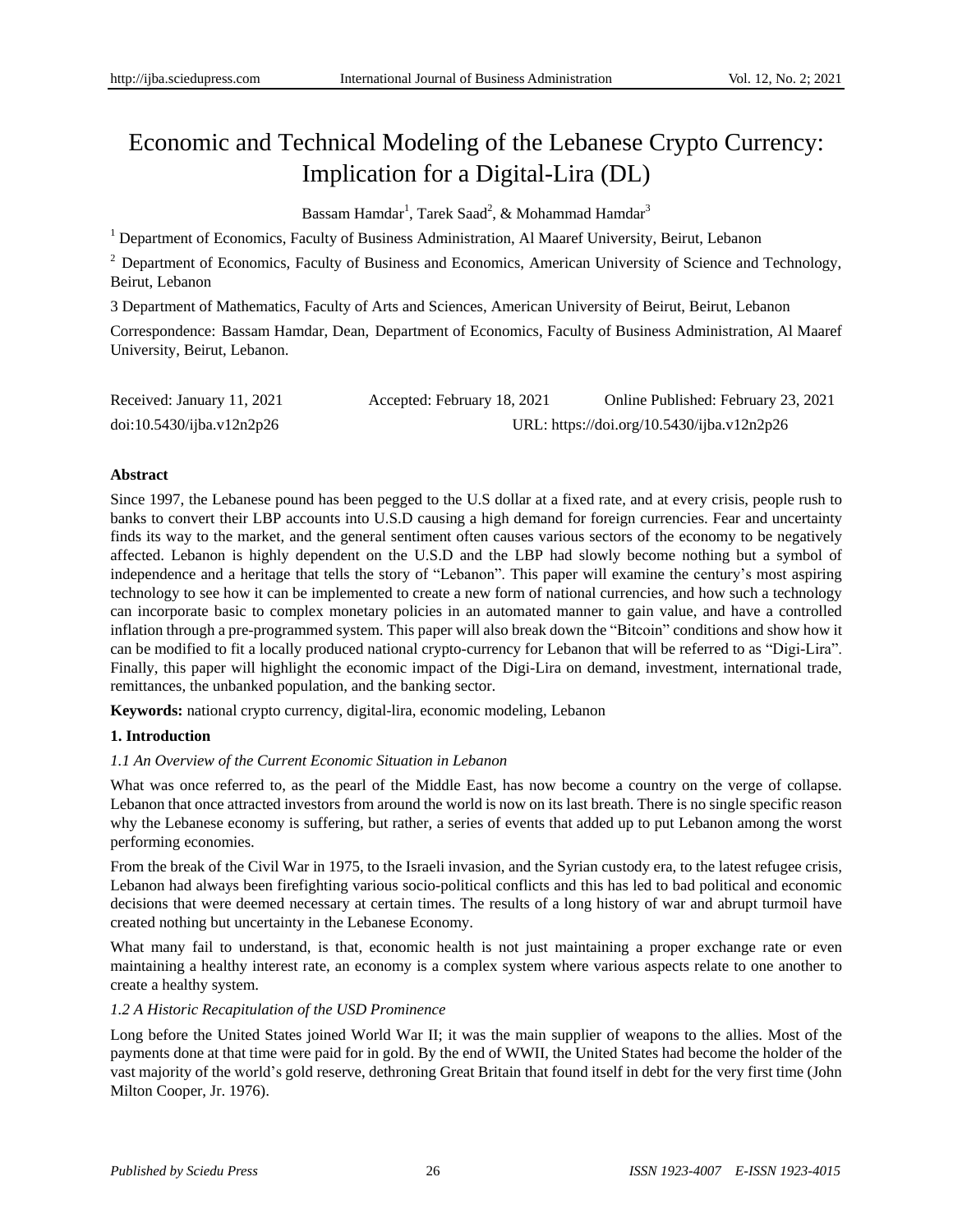As the allies realized that their currencies could no longer be pegged to national gold reserves, it was decided during the Bretton Woods agreement (1944) that world currencies would be pegged to the USD, which was in turn pegged to its -very own - largest gold reserve (Investopedia 2020).

It was then that countries following WWII started accumulating USD reserves instead of gold, and consecutively the USD became the world's reserve currency.

Knowing that the majority of the countries following WWII were in debt to the US, it was no surprise that the latter had already established businesses and expanded its economic activities in almost every country. This fact was enough to crown the United States as "World's Largest Economy".

As a matter of fact, the Economic Growth of the United States was so prominent that even when the US treasury was issuing government securities to other countries to finance its war on Vietnam, way above its gold reserves, it was able to maintain the USD trust.

## *1.3 Need of the Study*

Could the USD bullying practices and unprecedented prominence be the reason that countries such as Malta, Venezuela, Turkey, Iran, Russia, and several other European countries are embracing Bitcoin and other Blockchain based crypto currencies, or to say the least trying to develop their own? What would happen if countries extract themselves from the current economic system, and move into a new era of decentralized digital money built on the latest state of the art technologies, while still adhering to basic economic concepts?

## *1.4 Problem Definition*

The Subject of USD prominence is vast and one could dwell on it. However, it is inevitably true to say that the level of control the US had been practicing in the past few years is unprecedented and things certainly need to change.

The USD is slowly but surely going to lose its prominence either to a new form of world currency (such as Bitcoin), or by having several world currencies serving as world reserves (i.e. Chinese Yuan, and Euro).

## *1.5 Scope of the Study*

The study will examine this century's most aspiring technology to see how it can be implemented to create a new form of national currencies, and how such a technology can incorporate basic to complex monetary policies in an automated manner to gain value, and have a controlled inflation through a pre-programmed system. Moreover, this study will shed light on the Blockchain technology, and show how it provided solid grounds for the first use case of "Bitcoin". Therefore, this study will examine how the "Bitcoin" was created and dig deeper into the core of "Bitcoin" transactions, the so-called "Consensus mechanism". Finally, the authors will be breaking down the "Bitcoin" conditions and show how it can be modified to fit a locally produced national crypto-currency for Lebanon that will be referred to as "Digi-Lira".

## **2. Literature Review**

## *2.1 Overview*

Trust is a highly underappreciated term in economics. All national and international transactions revolve around this keyword. It is the banks, the governments, the financial institutions, and all other intermediaries that we "Trust" our money with to conduct basic transactions.

## *2.2 Trusting the Wrong Entities*

The trust has always revolved around big players, be it a nation -where trust is given to a specific currency that has international recognition- or institutions such as international banks. These "trustees" have gained the upper hand on almost every transaction that goes around in the world, and they certainly are in control. Not only that, but the type of trust that was put in traditional systems has actually become a threat to us, both as individuals, and as citizens of different countries whose economies depend on the sole "likeness" of one prominent nation and its currency, the USD.

## *2.3 Decentralizing Trust*

The idea of decentralizing trust is not new. People have depended on decentralized trust ever since online reviews and "airbnb" came to exist, but to talk about decentralized trust in a digital monetary system; it is all new to most of us.

"Trust" has, and will always be the key property of any transaction. People are willing to pay fees for a "trustable" entity to take care of their money. Same thing applies on a macro level. Governments want to transact through a "trustable" medium of exchange, a trustable entity. This is exactly how the banking system and central banks came to life. They play the role of a "Trustee".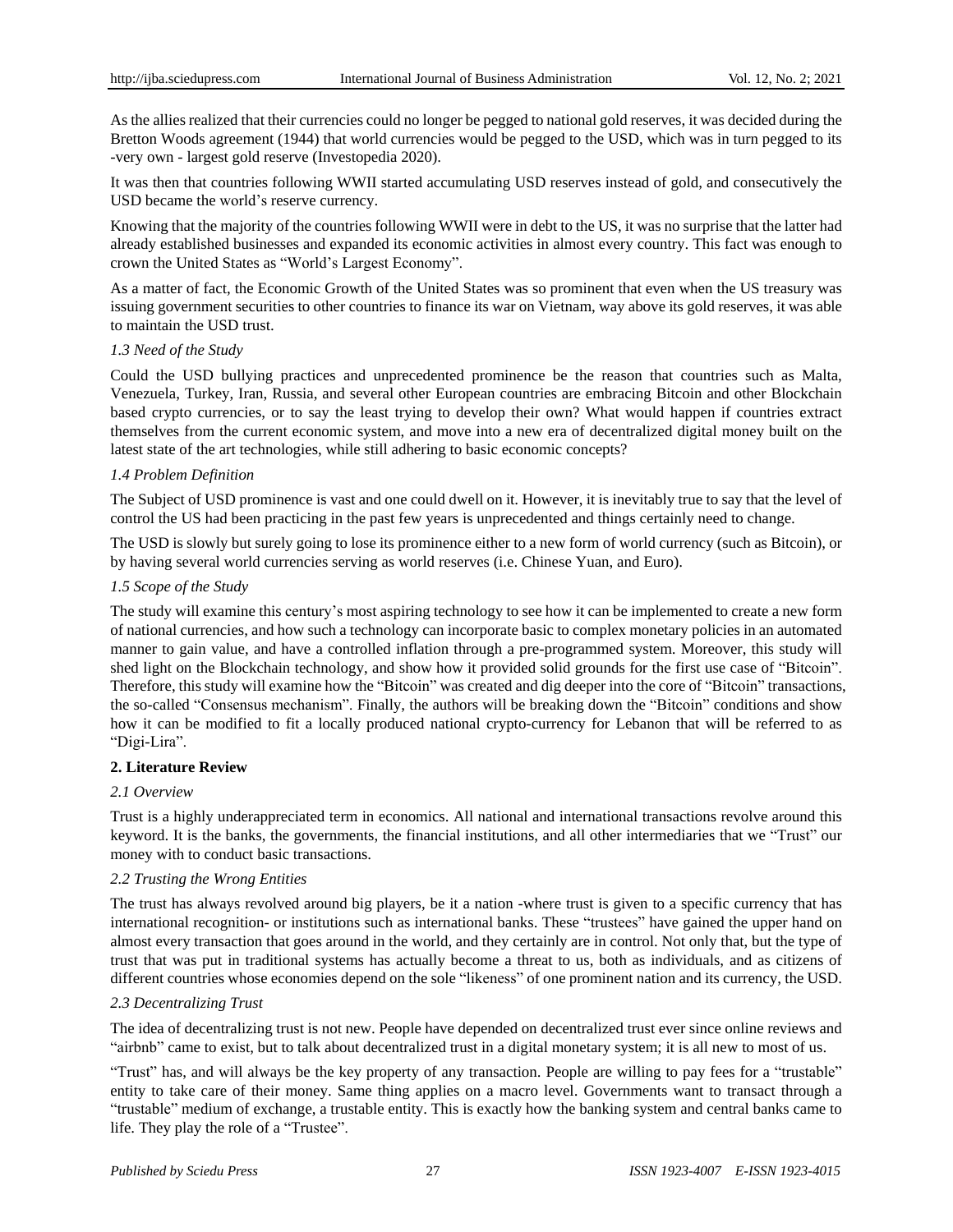# *2.4 Understanding Blockchain Technology*

The question of how to move from a "Centralized Trust "to a "Decentralized trust is tackled by the "peer to peer" payment solution that is based on "Blockchain Technology".

Traditionally, almost every monetary transaction is added into a ledger that holds all historic transactions from and to a specific account. These ledgers are trusted into just one or a few parties (usually banks and other financial institutions) that keep records of all transactions. However, there is no way to know whether or not this party is altering or adding any invalid transactions into their ledgers, after all they are the sole owner of the ledgers and access to information is very limited. These kinds of ledgers are usually "Private" and "Centralized".

In Blockchain technology, things are very different. In a Blockchain based project, the ledgers are "public", "decentralized" and "tamper proof". Every single human being that has Internet access can publicly view the ledgers on the Blockchain. This property plays an important role in providing transparency to the system.

In addition, any transaction that goes into a Blockchain ledger is not approved by a single entity, but rather by the power of a large collective network of computers that compete to complete this transaction and verify its validity, while also, giving it value.

## *2.5 Proof of Work (POW) Consensus Mechanism*

The act of making sure that transactions on a Blockchain ledger are trustable, valid and tamper proof is called "The Consensus Mechanism" and it is at the core of Blockchain technology.

In a "POW" consensus mechanism, transactions (payment orders or any data entry) on the Blockchain are bundled together in blocks of data. Each block of transactions is propagated to the network where miners (individuals using computing devices) compete (by employing computing power) to solve a complex mathematical algorithm that represents the given block of transactions (CasinoCoin Foundation, 2018).

Once the mathematical algorithm of a given block is solved, it is decrypted into a 64-digit hexadecimal code (known as a cryptographic hash or a digital fingerprint that acts as a reference) and is communicated to the rest of the network. This cryptographic hash is of utmost importance to the "POW" consensus mechanism since it acts as a link between newly and previously solved blocks, thus creating an "Immutable" Blockchain ledger that is tamper-proof.

## *2.6 Bitcoin*

Bitcoin was the first application of a POW consensus mechanism using Blockchain. It is the crypto currency that miners receive in return for deciphering the block (mining a block).

Let us look at the Bitcoin Transaction Lifecycle. The technical workflow process is utilized to explain earlier using the bus station example:



Figure 1. The bitcoin transaction life cycle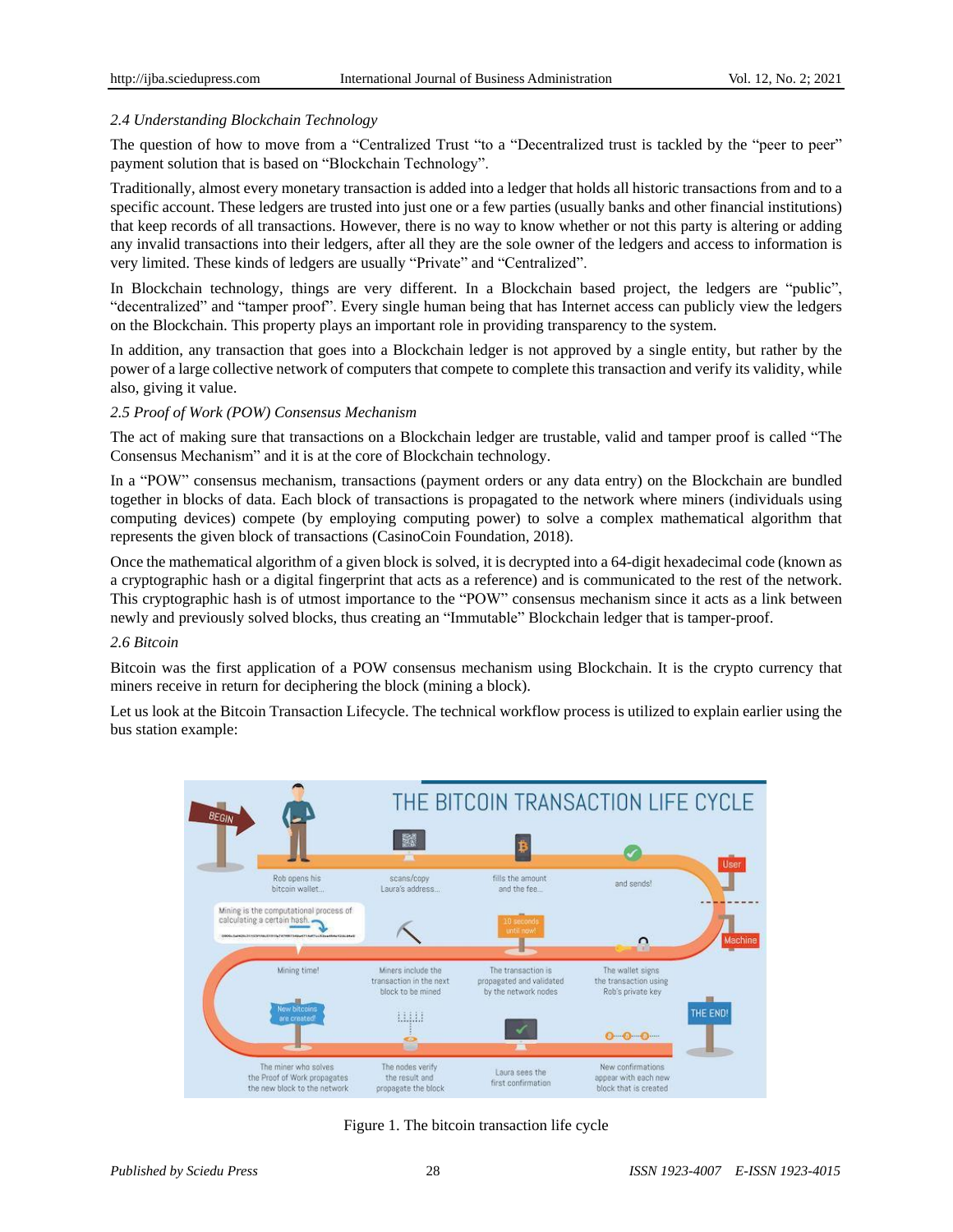As it can be shown from the above figure, if Bob wants to send \$100 USD worth of Bitcoin to Laura, he opens his wallet, scans Laura's Bitcoin wallet address, fills the amount he desires to send, and generates the process.

The order to pay leaves Bob's Bitcoin wallet and Bob's transaction rides the next "Block of Transactions" (remember blocks loads transactions and leave the station every 10 minutes).

Once Bob's transaction gets in a block and it is time to leave the station, that whole block is then propagated to the network where miners compete by using high computing power to unlock the complex mathematical algorithm protecting the block. Once deciphered, the block will propagate the obtained 64- digit hexadecimal code to the whole network. The network will examine and confirm that the code is correct. It does so by examining individual transaction histories of all the transactions contained in the block. It makes sure that indeed, Bob has enough money to send, and that true, his destination is Laura's wallet. This process happens automatically to all transactions, within the block in such a way that if one miner (gatekeeper) tries to manipulate a single transaction and hamper the block's safety, the system will throw the miner out of the network, and whatever block one tries to manipulate, it will be deleted, and replaced by the true verified block of transactions.

## *2.7 Introducing the Digi-Lira*

As of the date of this study, the creator of Bitcoin is unknown but goes with the pseudonym of "Satoshi Nakamoto". The creator may be a single person or a group of people who have successfully created a digital currency, which was first, introduced in the market in 2009 at a price of three US cents, and has ever since gained more and more global acceptance reaching an all-time high of \$ 20,000 for one Bitcoin in late 2017, and approximately \$50,000.

If an anonymous person can create such a digitally sound form of money that has most of the economic concepts integrated into it in an automated manner, why cannot governments learn from this breakthrough in Financial Technology (Fintech), and create a new form of digital currencies?

This study highlights the feasibility of creating a new national currency in Lebanon, "Digi- Lira". The "Digi - Lira" would be built on a modified code of Bitcoin, while keeping in mind all the technical and economic concepts that Bitcoin entails.

## **3. Methodology**

## *3.1 Qualitative Content Analysis*

To better understand how to formulate the "Digi-Lira", it is needed to dive deeper into the constituents of the Bitcoin system that drives its value from both technical and economic perspectives.

## *3.2 Frequency of Blocks*

As mentioned earlier, transactions on the Bitcoin network are bundled in blocks before being propagated to the network for miners to decipher and verify.

In order not to disrupt or overload the system, a new block of transactions is only propagated to the network every 10 minutes, allowing enough time for the miners to solve the complex algorithm (deciphering) of the previous block, and validate it (verifying transactions). A block may contain just one or several transactions (up to two MB of transactions) (Stewart Fortier 2018).

## *3.3 Mining Difficulty*

It is important to note that the difficulty of the mathematical algorithm that protects a block of transactions adjusts every 2016 blocks (2016 / 144 blocks per day  $= 14$  days). This means that every 14 days, the system tests the computing power of miners on the network, and accordingly, adjusts the difficulty of the complex mathematical algorithm that protects the blocks ( [Ankalkoti,](https://www.researchgate.net/profile/Prashant_Ankalkoti) 2017).

## The mathematical algorithm:

Computers use binary language to communicate. This language is long and complex. Any type of data can be converted into a binary string; in turn, the binary string can be translated into a much shorter hexadecimal code that accurately represents the binary code and therefore represents the data.

## Example;

The word "Hello" in binary translates to: "01101000 01100101 01101100 01101100 01101111" (40 characters)

While in hexadecimal, it translates to: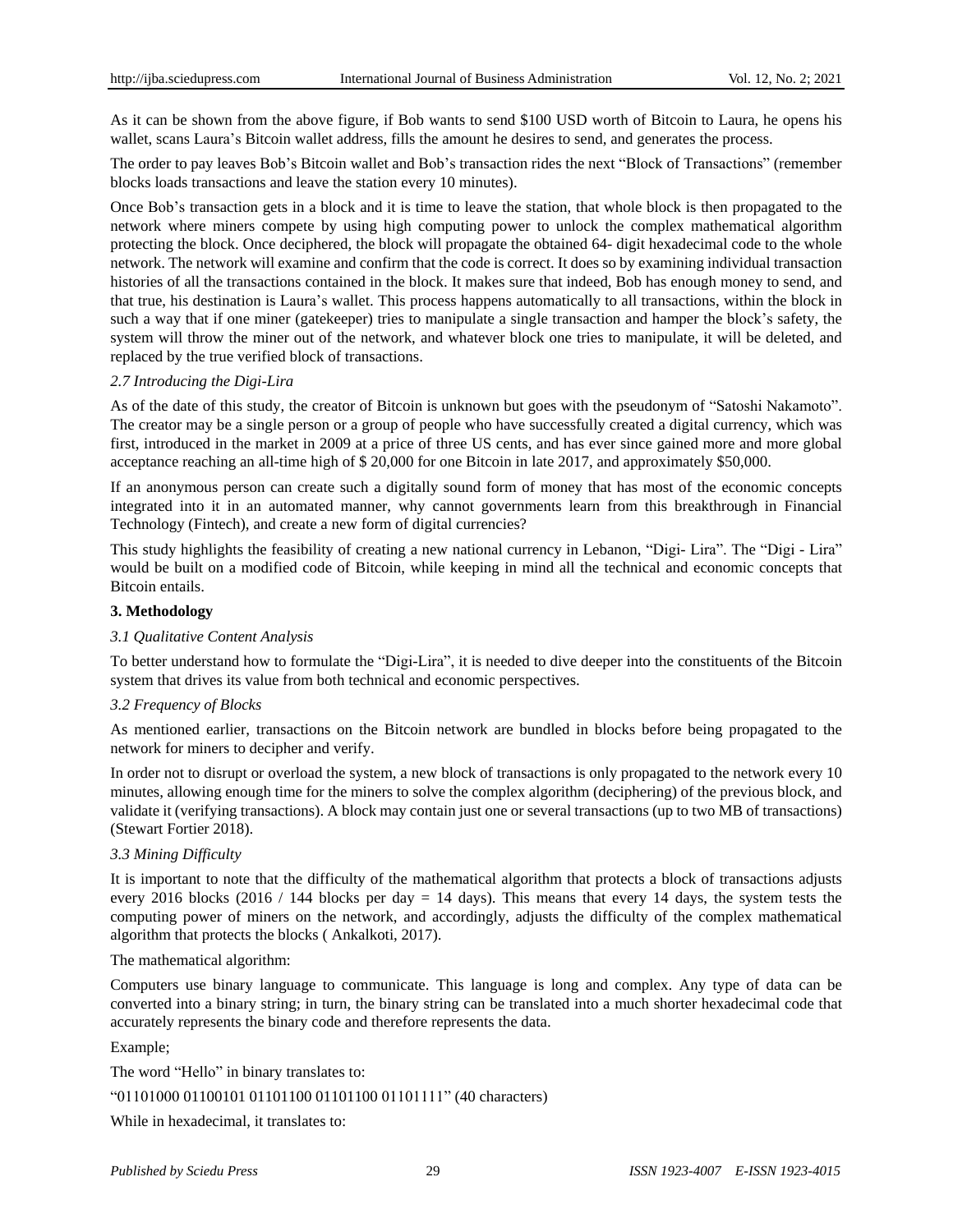"68 65 6c 6c 6f" (10 characters).

Now because the hexadecimal code gets longer as the binary input increases, computer scientists came up with what is currently known as a*"Hash Function".*

## *"Hash Function".*

A hash function takes any binary input, no matter how short or long it is, and translates it into a "Fixed" length hexadecimal code.

In this manner, the hashed function of the Letter "A" can be represented in a 64 digit hexadecimal string, much as if all the works of William Shakespeare combined can also be represented in a 64 digit hexadecimal string.

What differs between hashing the letter "A" and all the works of "William Shakespeare" combined is the hashing power required to obtain that "fixed" length hexadecimal string, i.e. the difficulty.

Hashing power is therefore the rate at which a computing device can process a number of hashes per second.

- CPU (the regular computer): Depending on what CPU is being used; the hashing power may vary from 1.4 Mh/s (Mega hashes/second) up to 15.8 Mh/s.
- GPU (High Processing graphic cards): GPU's hashing power may vary from 11 Mh/s up to 64 Mh/s.
- ASICs (Application Specific integrated Circuit): ASICs hashing power may vary from 800 Mh/s up to five Gh/s (Giga hash per second).
- Antminer S9: Antminer S9 is among the highest hashing power processors at 14 Th/s (Terra hashes per second).

As the complexity of data to be hashed into a "fixed" hexadecimal string increases, so does the need for a higher hashing power? (Harsh Agrawal 2019).



Figure 2. Mining difficulty

The above graph does not only show how many people willingly employed resources to mine Bitcoin blocks, but it also is a great indicator of the increasing demand on Bitcoin.

## *3.4 Mining Reward*

As mentioned earlier, in the "Proof of Work" consensus mechanism, which Bitcoin was built on, the miner (or group of miners) who solves the complex mathematical algorithm is rewarded with a crypto currency – in this case a batch of Bitcoins.

What is notable here is the fact that Bitcoin's mining rewards decrease at the rate of 50% (halving) every 210,000 blocks (4 years).

The first halving of Bitcoin reward per block occurred in November 2012 where Bitcoin rewards dropped to 25 Bitcoins per block; doing the same math, the period between 2012 and 2016 yielded 5,256,000 Bitcoins (25% of total supply) (Conway, 2020).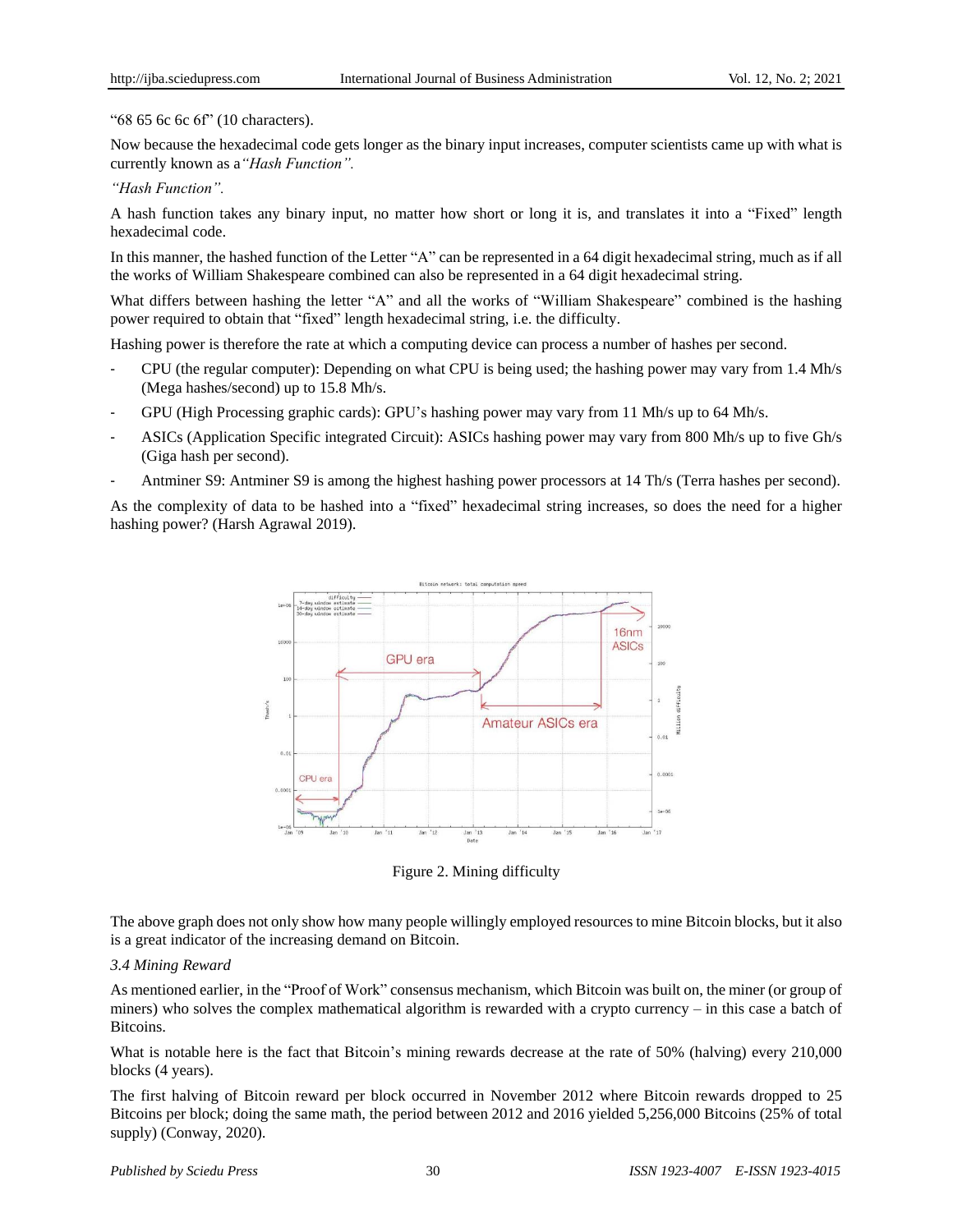To sum up, as more blocks are mined the mining difficulty seems to be increasing. Miners are co-working in mining pools resulting in higher hashing power being employed. This in turn is causing a higher difficulty adjustment to occur most of the times. Simultaneously, the block rewards are decreasing.

## *3.5 How Can Blockchain Technology Revamp the Lebanese Economy?*

The uses of Blockchain technology in any economy are endless. Because of its decentralized trust and tamper proof properties, several countries have implemented Blockchain technologies into areas such as "Voting Systems", "Utility Bills", "Imports and Exports Records", "Medical Fields", "Travel Industry", and much more.

For instance, Venezuela issued a "Petro Coin" claiming that it is backed up by Venezuela's Oil reserves. The Petro Coin was sold in the market as an ICO (Initial Coin Offering).

## **4. The Economic Approach to Digi-Lira**

## *4.1 Phasing Out the "Digi-Lira"*

This study proposes a mineable Lebanese crypto currency issued by the Lebanese central bank in collaboration with Lebanese commercial banks and the citizens of the country.

A- 2 phase approach that starts with creating value through the mining of a "Digi-Lira", and ends by changing the protocol once the last coin is mined, giving it a fast transacting property with minimal fees.

## *4.2 Phase 1*

The "Digi-Lira" would be the new Lebanese crypto currency built on a modified code of Bitcoin for all the reasons explained in this study.

Just as Bitcoin, the "Digi-Lira" would be a crypto currency that acts as a commodity in its initial phase; meaning is not meant for everyday use, rather, it acts as a store of value that can also be traded.

#### *4.3 Phase 2*

Because the mining phase is essential in creating value, moving to Phase 2 will only occur once the last "Digi-Lira" is mined.

In Phase 2, the rewards will cease, and the adjustment difficulty will update every hour to adjust into a much lower block interval.

At that point, transaction fees from all transactions in a block would be equally distributed to miners who would at that point be acting as validators.

## *4.4 Igniting Demand*

Igniting demand on the "Digi-Lira" and achieving local and regional acceptance is of utmost importance. It is understood that achieving such acceptance requires immense effort on educating citizens and businesses on the technology of Blockchain, and how digital currencies gain value from the Proof of Work process. The following are necessary drivers of demand.

## *4.5 Mining Demand*

One of the essential triggers for "Digi-lira" demand would be the fact that mining should be open to the public following the first 50% acquisition by the central bank of Lebanon. It is important for the central bank of Lebanon to hold more than 50% of the total supply in order to initiate higher volumes of transactions.

## *4.6 Attracting Investors*

Since the "Digi-Lira" would be initiated and approved by the central bank of Lebanon , and has a controlled supply scheme resulting in a higher future value, it is only normal to expect a high appeal from investors in both private and public sectors. Buying the "Digi-Lira" would only be possible through the Lebanese Pound or Lira for local investors. This will increase demand on the "Digi-Lira" while also increasing demand on the Lebanese Lira.

## *4.7 International Trade*

The government has to support the "Digi-Lira" by employing rules and regulations on international trades that favors the use of "Digi-Lira".

Some of the benefits of using Digi-Lira in international trade are:

Direct Banking with the central bank of Lebanon without the need for routing with international banks (Specific to sanctioned economies)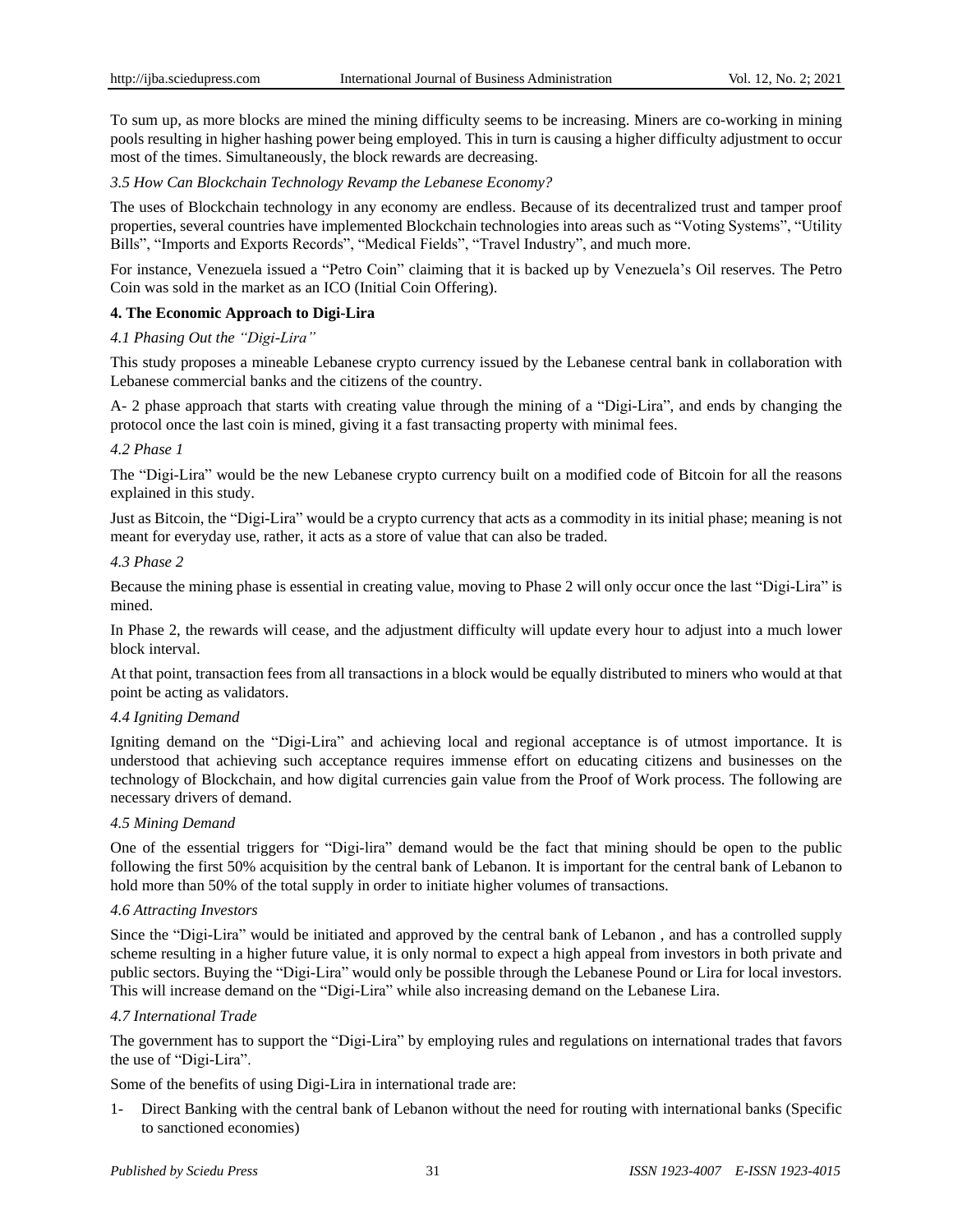- 2- Lower Tariffs
- 3- Lower Taxation

# *4.8 Unbanked Population*

One of the big challenges facing Lebanon is the number of unbanked people, be it Lebanese citizens, or even refugees. This results in an increasing number of money being traded internally and externally beyond the supervision of the central bank.

The central bank of Lebanon would appoint specialized centers that issue "Digi-Lira" electronic wallets for such people with minimum verification documents. These centers would also facilitate conversion of paper money into the "Digi–Lira".

# *4.9 Remittances, Commercial Use, and the Banking Sector*

The Lebanese diaspora will certainly find it more convenient to send money to families in Lebanon using the "Digi-Lira", Instead of going through the regular international transfers.

Once phase 2 commences, transacting with the "Digi-Lira" would be fast and efficient. Commercial use of "Digi-Lira" would be made available as more stores and outlets start using and integrating it into their Point Of Sale (POS's). In addition, by that time, "Digi-Lira" ATMs would be available at every corner to either withdraw or deposit fiat currency.

The Lebanese banking sector is one of the strongest sectors in the Lebanese economy and it should not be disrupted. Banks might benefit in several ways from the "Digi-lira"

- 1- Banks may employ their resources to help mine the "Digi-Lira"
- 2- The central bank of Lebanon may allow commercial banks to build upon the "Digi-lira" e-wallet in a way that additional services are provided to people using the bank's e-wallet.
- 3- A person may choose to store his/her "Digi-lira" in a bank and earn returns the same way a saving account works.
- 4- A bank may issue personal loans and credit based on a person's "Digi-Lira" holding in their wallet.

## **5. Conclusion and Recommendations**

# *5.1 Overview*

Discussing a new form of currency, one that is built on a new kind of technology that very few people understand in developing countries is certainly a big challenge. Blockchain technology can be integrated in almost any industry where the need for trust and fast transacting is essential.

## *5.2 Conclusion*

Most international trade transactions are concluded in USD, as it is the world most trusted currency. However, as discussed previously, this has given the USA an upper hand over all other nations allowing it to place sanctions and practice political bullying on countries that do not adhere to the U.S agenda.

This could change if each country is able to create a new decentralized sovereign currency based on the Blockchain technology. However, to do so, one may think that a decentralized world currency to use as a medium of exchange is needed. This decentralized world-currency already exists – "Bitcoin".

Iran, Russia, and Venezuela are some of the first countries that have started accumulating Bitcoins as part of their foreign currency reserves. The use of cryptocurrency is expected to stimulate domestic demand, increase consumption, facilitate international trade, attract investment, involve the unbanked population, benefit the banking sector, and through the smoothing out of the remittance process, savings and investments will be encouraged.

## *5.3 Recommendation*

To achieve this kind of liberation, countries would first need to reconsider traditional economics and be open, with a certain amount of doubt, to new technologies that can unleash endless possibilities or even perhaps fundamentally change what was once considered impossible.

Blockchain technology does not have to revolve around a sovereign currency; however, at the core of Blockchain, is a costly process that rewards participants to become decentralized, which can be used to fight corruption by enforcing laws that provokes the use of decentralized applications.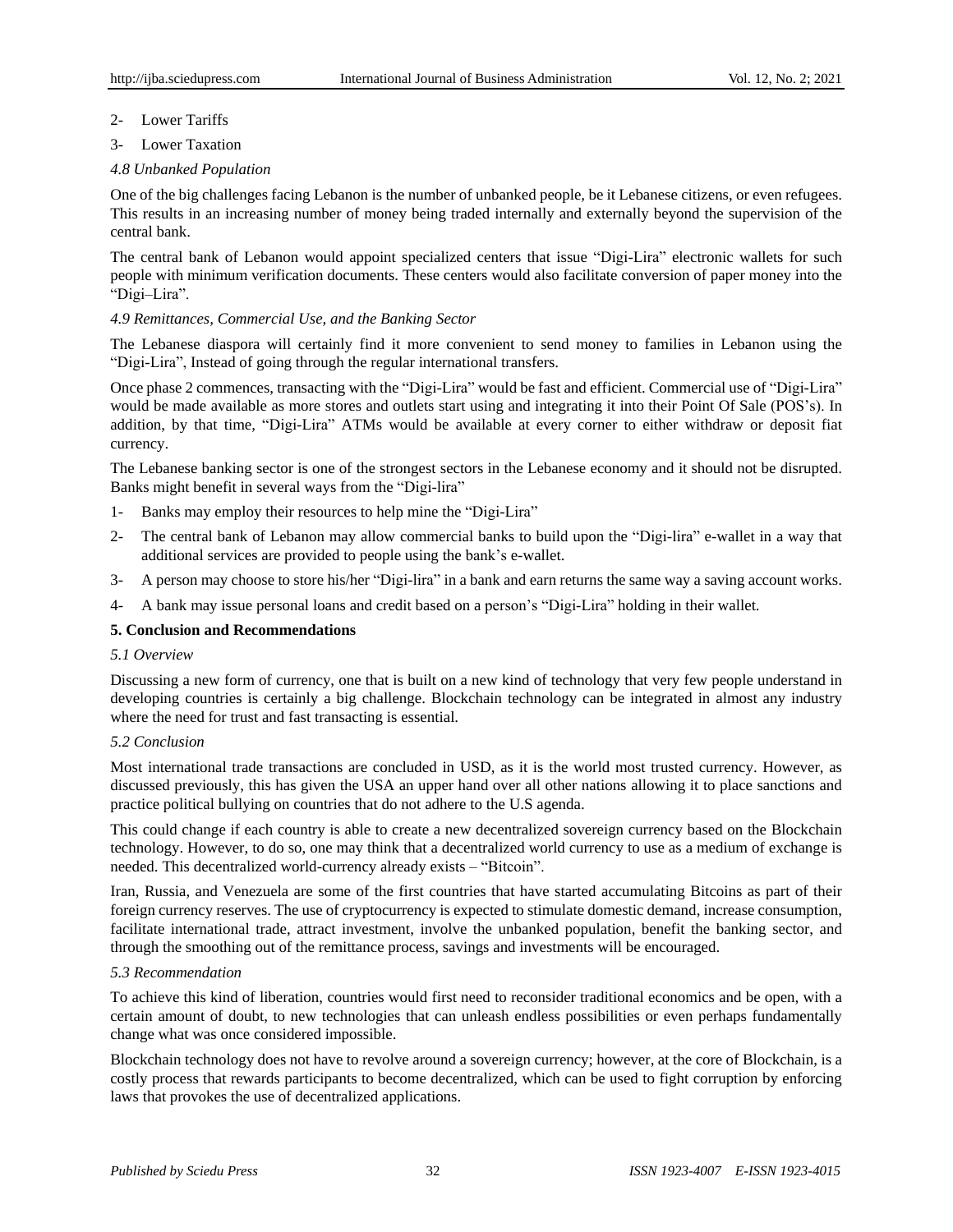Developing Countries can save billions of dollars by fighting corruption through Blockchain technology. Imagine what would happen if all transactions (from maritime port trading, to customs, and tax systems) are executed on an immutable ledger that could not be tampered with or hacked. Governments will have full transparency of all transactions, and therefore trace back any transaction to its root with full visibility.

## **6. Limitations**

Understanding how many "Digi-Liras" the system would produce, and how long the roll out phase should be is a real limitation. Another limitation in the proposed scheme is the adjustment difficulty required to mine the next block of transactions for the "Digi-Lira", and the computational power it may require as well as the availability of infrastructure to support such requirements.

Finally, another limitation is the fact that prices of crypto currencies are based on supply and demand of such currencies, which may lead to hyperinflation or deflation.

## **7. Future Research**

According to the World Gold Council, Lebanon is at the 16<sup>th</sup> rank with 286.8 metric tons of gold reserve.

A pre-mined crypto currency backed by a gram of gold with a total supply equal to the total gold reserve in Lebanon, should be discussed and considered as a basis for the future research in crypto currency backing strategies. This would work perfectly and revive the gold standard in a digital way; however, this will eliminate the value that the currency would gain because of increasing demand, since the new currency price would be solely linked to the price of gold. Alternatively, Lebanon will soon be producing Oil. Another option would be to create a pre-mined crypto currency backed by Oil. However, as the Oil prices are greatly affected by world events such as sanctions, war, and OPEC resolutions, the coin price will not have the needed Stability.

## **List of Abbreviations:**

**POW:** Proof of Work

**Mb:** Mega byte

**Mh/s:** Mega Hash per Second

**Gh/s:** Gega Hash per Second

**Th/s:** Tera Hash per Second

**CPU:** Central Processing Unit

**ASIC:** Application Specific Integrated Circuit

**LDMP:** law of Diminishing Marginal Product

**MC/MP:** Marginal Cost to Marginal Product

**AMST:** Asymptotic Money Supply Targeting

**GDP:** Gross Domestic Product

**ICO:** Initial Coin Offering

**BDL:** Banque De Liban

**LL:** Lebanese Lira or Lebanese Pound

**OPEC:** Organization of Petroleum Exporting Countries

## **Key Terms:**

1- Crypto Currency:

A digital currency that is produced using Block Chain technology.

2- Bitcoin:

The first crypto currency produced using Block Chain technology.

3- Block Chain Technology:

A Block Chain is a decentralized, distributed and public digital ledger that is used to record transactions across many computers so that any involved record cannot be altered retroactively, without the alteration of all subsequent blocks.

4- Gold Standard: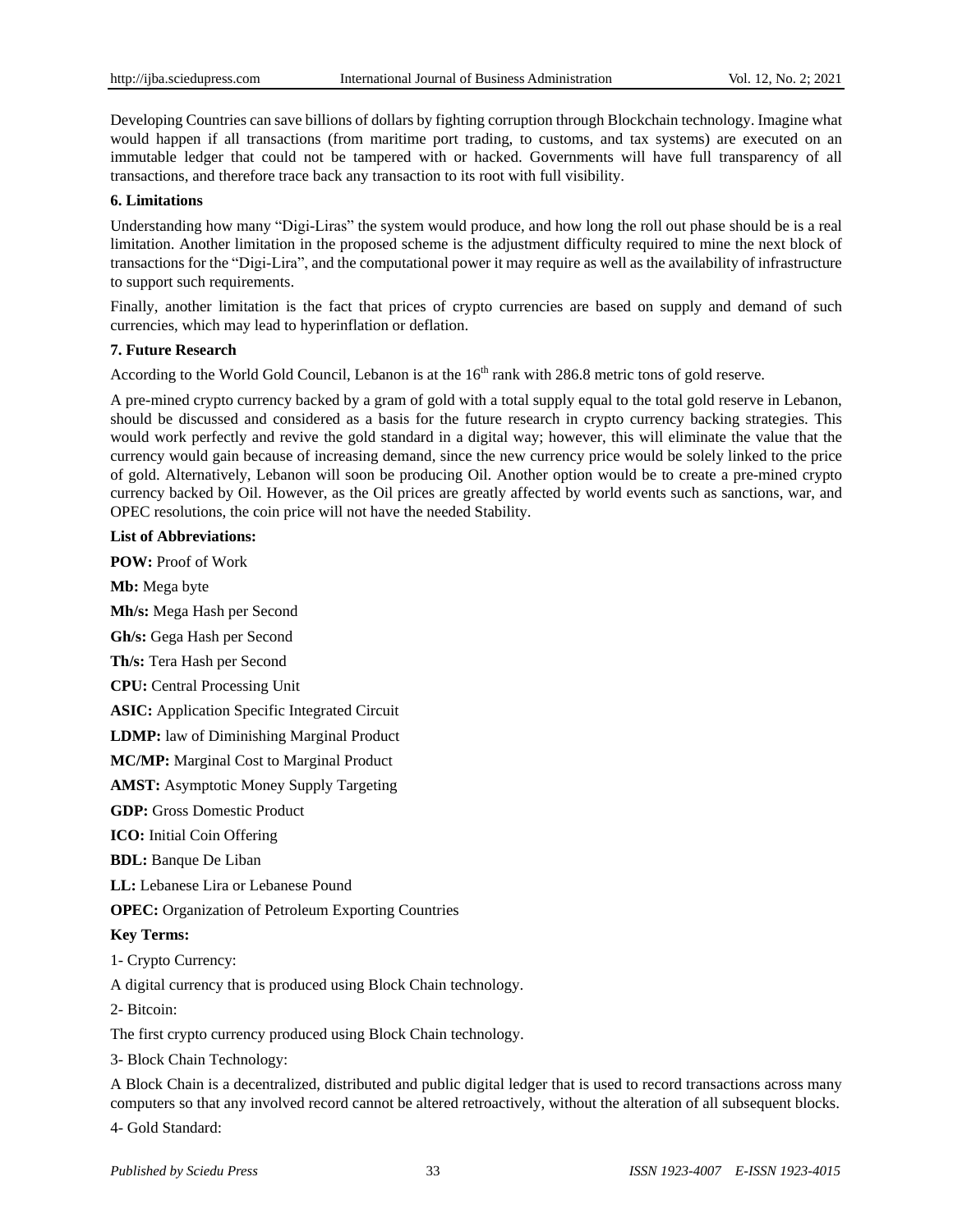A term used in reference to pegging a national currency to its equivalent in gold reserves.

5- Digi-Lira:

A name given to the crypto currency proposed in this study.

6- Megabyte/ Gigabyte/ Terabyte:

Are data measurement units applied to digital computer or media storage.

7- Proof of Work (POW):

A consensus mechanism that drives the value of a Block Chain technology by employing digital labor and capital.

8- Consensus Mechanism:

A process in which a network consisting of computational power reaches agreement on the validity of data added to a ledger and rejection to faulty alterations.

9- Hexadecimal Code:

Is a [positional](https://en.wikipedia.org/wiki/Positional_notation) [numeral](https://en.wikipedia.org/wiki/Numeral_system) system with a [radix,](https://en.wikipedia.org/wiki/Radix) or base, of 16, It uses sixteen distinct symbols, most often the symbols "0"–"9" to represent values [zero](https://en.wikipedia.org/wiki/Zero) to [nine,](https://en.wikipedia.org/wiki/9) and "A"–"F" (or alternatively "a"–"f") to represent values [ten](https://en.wikipedia.org/wiki/10) to [fifteen.](https://en.wikipedia.org/wiki/15_(number))

10- Cryptographic Hash:

Is a special class of hash [function](https://en.wikipedia.org/wiki/Hash_function) that has certain properties, which make it suitable for use in [cryptography.](https://en.wikipedia.org/wiki/Cryptography) It is a mathematical [algorithm](https://en.wikipedia.org/wiki/Algorithm) that [maps](https://en.wikipedia.org/wiki/Map_(mathematics)) data of arbitrary size to a bit [string](https://en.wikipedia.org/wiki/Bit_string) of a fixed size (a hash) and is designed to be a one-way [function,](https://en.wikipedia.org/wiki/One-way_function) that is, a function which is [infeasible](https://en.wikipedia.org/wiki/Computational_complexity_theory#Intractability) to invert.

11- Cryptographic Block:

Is a [deterministic](https://en.wikipedia.org/wiki/Deterministic_algorithm) algorithm operating on fixed-length groups of [bits,](https://en.wikipedia.org/wiki/Bit) called a block, with an unvarying transformation that is specified by a [symmetric](https://en.wikipedia.org/wiki/Symmetric_key) key. It operates as an important elementary [components](https://en.wikipedia.org/wiki/Cryptographic_primitive) in the design of many [cryptographic](https://en.wikipedia.org/wiki/Cryptographic_protocol) protocols, and are widely used to implement [encryption](https://en.wikipedia.org/wiki/Encryption) of bulk data.

12- Mining:

Is the process of employing computational power to solve a cryptographic hash function.

13- Binary:

A computer language of interpreting data in term of 0's and 1's.

14- Antminer s9:

Is a type of ASIC's and the world's most powerful Bitcoin miner, which is smaller in size than many other portable boom boxes available.

15- Mining Farm:

Is a data center, technically equipped to [mine](https://en.bitcoinwiki.org/wiki/Mining) [Bitcoins](https://en.bitcoinwiki.org/wiki/Bitcoin) or other crypto [currencies.](https://en.bitcoinwiki.org/wiki/Cryptocurrency)

## **References**

Agrawal, H. (2019). *Explaining hash rate or hash power in crypto currencies*. Retrieved from [www.coinsutra.com](http://www.coinsutra.com/)

- [Ankalkoti,](https://www.researchgate.net/profile/Prashant_Ankalkoti) P. (2017). A Relative Study on Bitcoin Mining. *[Imperial Journal of Interdisciplinary Research \(IJIR\)](https://www.researchgate.net/journal/2454-1362_Imperial_Journal_of_Interdisciplinary_Research_IJIR)*. Retrieved from https://www.researchgate.net/publication/318850089 A\_Relative\_Study\_on\_Bitcoin\_Mining
- Bank of England. (n.d.). Why does money depend on trust?. *Knowledge Bank Report*. Retrieved from <https://www.bankofengland.co.uk/knowledgebank/why-does-money-depend-on-trust>

Bitcoin/ Hashrate Chart. (2021). *Average hashrate (hash/s) per day*. Bitcoin Hashrate historical chart. Retrieved from <https://bitinfocharts.com/comparison/bitcoin-hashrate.html>

Bordo, M. D. (2008). *Gold Standard*. Econlib's Economic History collection. Retrieved from <https://www.econlib.org/library/Enc/GoldStandard.html>

- Buy Bitcoin Worldwide. (2021). *How many bitcoins are there?*. Retrieved from [https://www.buybitcoinworldwide.com/how-many-bitcoins-are-there](https://www.buybitcoinworldwide.com/how-many-bitcoins-are-there/)
- Chenn, J. (2020). *What is a reserve currency?*. Investopedia. Retrieved from <https://www.investopedia.com/terms/r/reservecurrency.asp>